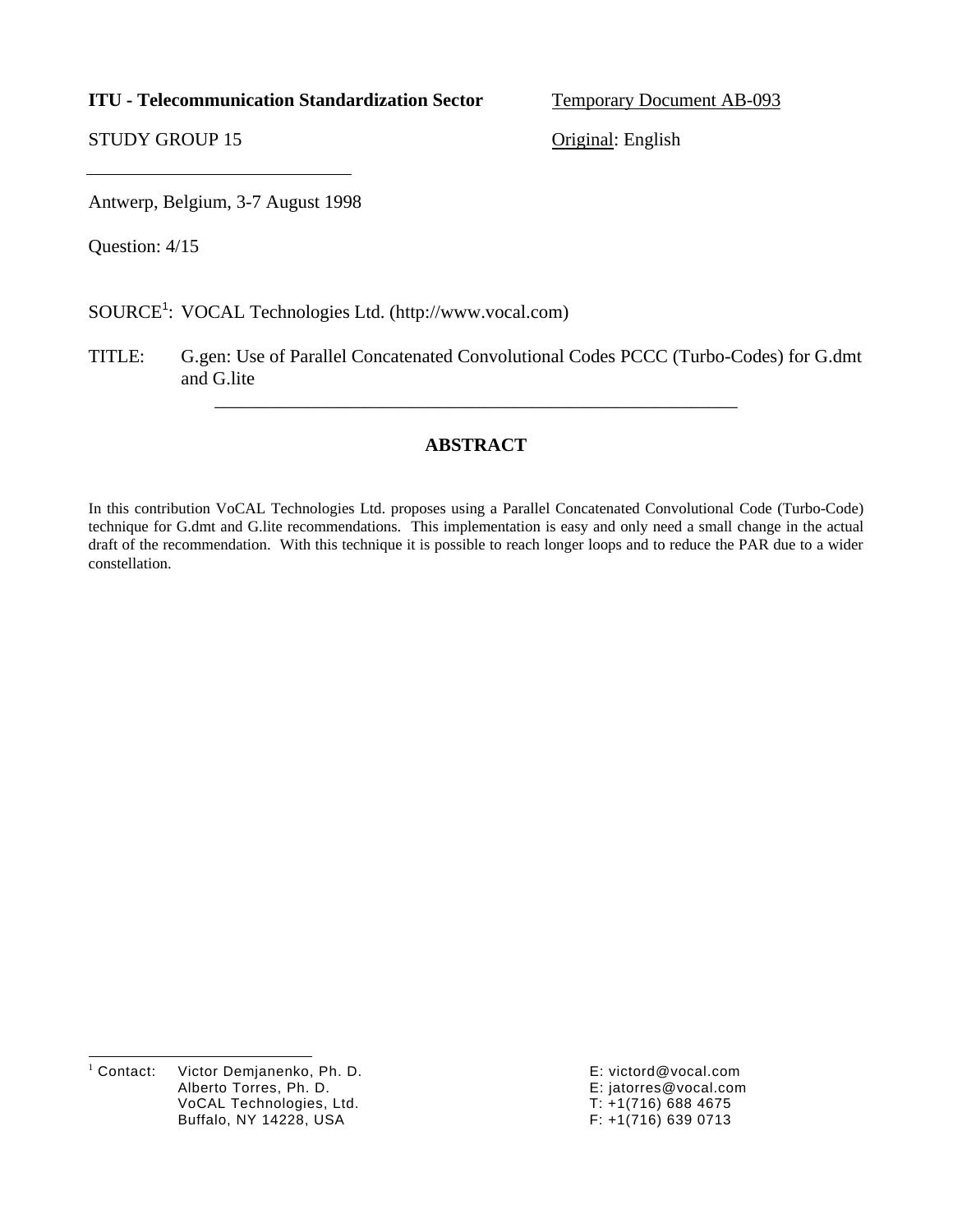## **1. Introduction:**

In this contribution VoCAL Technologies Ltd. proposes using a Parallel Concatenated Convolutional Code (Turbo-Code) technique for G.dmt and G.lite recommendations. This implementation is easy and only need a small change in the actual draft of the recommendation. With this technique it is possible to reach longer loops and to reduce the PAR due to a wider constellation.

With the use of the Trellis Coded Modulation (TCM) it is possible to obtain coding gains between 3 and 6 dB sacrificing neither data rate nor bandwidth. Using the technique that we propose, the performance is within 1 dB from the Shannon limit at a bit error probability of  $10^{-7}$  for a given throughput, which improves the performance of all codes reported in the past for the same throughput.

A Turbo Code is a Parallel Concatenated Convolutional Code (PCCC) whose encoder is formed by two (or more) constituent systematic encoders joined through one or more interleavers. The input information bits feed the first encoder and, after having been scrambled by the interleaver, they enter the second encoder. A code word of a parallel concatenated code consists of the input bits to the first encoder followed by the parity check bits of both encoders.

Turbo-Codes achieves near-Shannon-limit error correction performance. Bit error probabilities as low as  $10^{-5}$  at  $E_b/N_o=0.6$ dB have been shown by similations. Turbo Codes yield very large coding gains (10 or 11 dB) at the expense of a small data reduction, or bandwidth increase.

In this document, we present the proposed encoder, the decoder and some simulation results.

# **2. Parallel Concatenated Trellis Codes:**

### **2.1 Encoder**

A Turbo Encoder consists of two parallel concatenated recursive systematic convolutional encoders separated by an interleaver. The encoders are arranged in a "parallel concatenation". The concatenated recursive systematic convolutional encoders are identical.

In this case we propose to use the same convolutional encoder that is in the current draft of the recommendation G.dmt.

Figure 1 representes a the proposed encoder, using the same convolutional encoder that is now in the draft of the recommendation for G.dmt. A turbo encoder is a combination of two simple encoders. The input is a block of information bits. The two encoders generate parity symbols  $(u_0 \text{ and } u_0)$  from two simple recursive convolutional codes. The key innovation of this technique is an interleaver "t" , which permutes the original information bits before input to the second encoder. The permutation allows that input sequences for which one encoder produces low-weight codewords will usually cause the other encoder to produce high-weight codewords. Thus, even though the constituent codes are individually weak, the combination is surprisingly powerful. The resulting code has features similar to a "random" block code.

In this way, we have the information symbols  $(u_1$  and  $u_2)$  and two redundant symbols  $(u_0$  and  $u'_0$ ). With this redundancy it is possible to reach longer loops and to reduce the PAR , at the cost of a slight increase of the constellation encoder .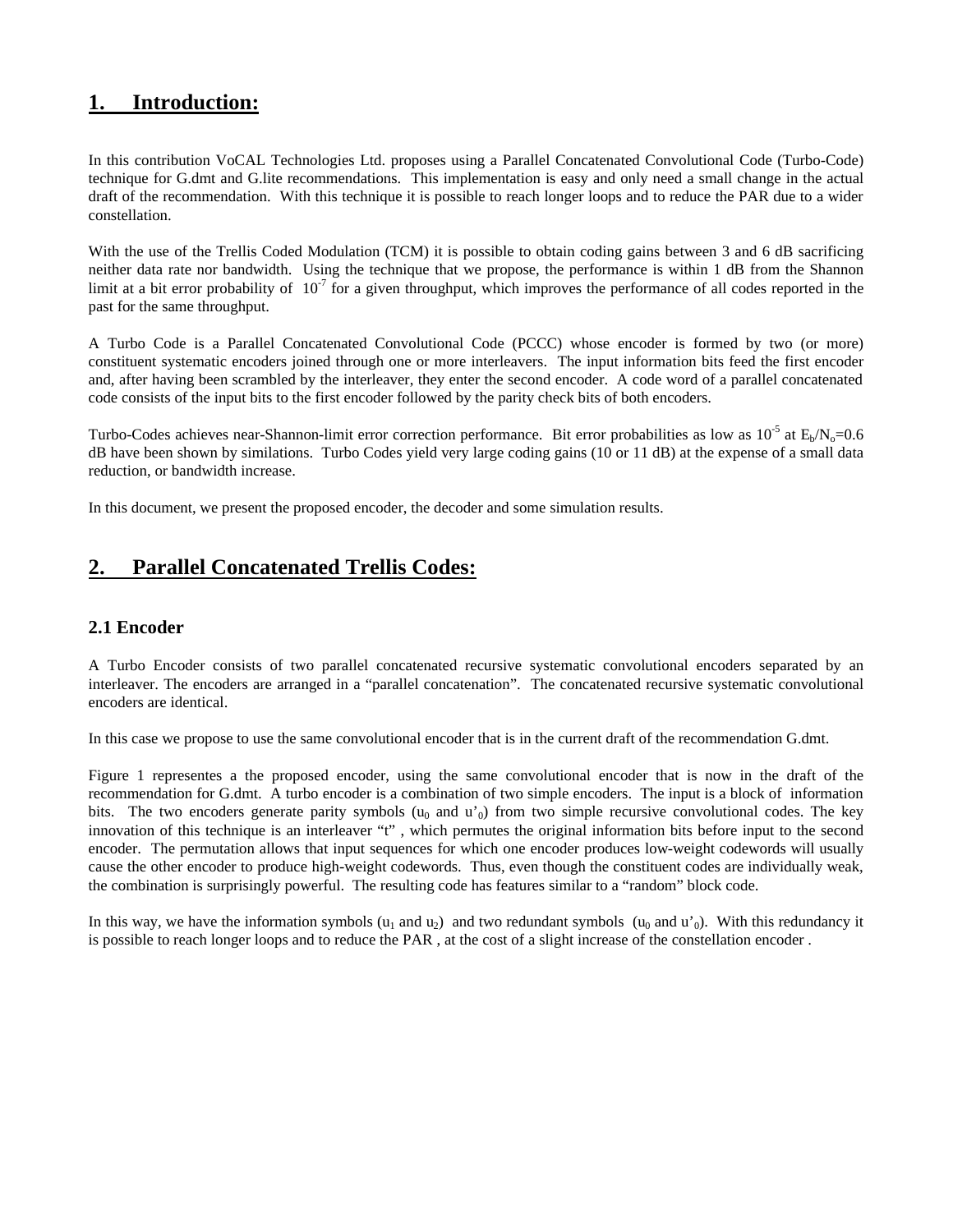

In the figure 2 we present the conversion that we propose, taking into account the new parity bit.



Figure 2.- Conversion of u to v and w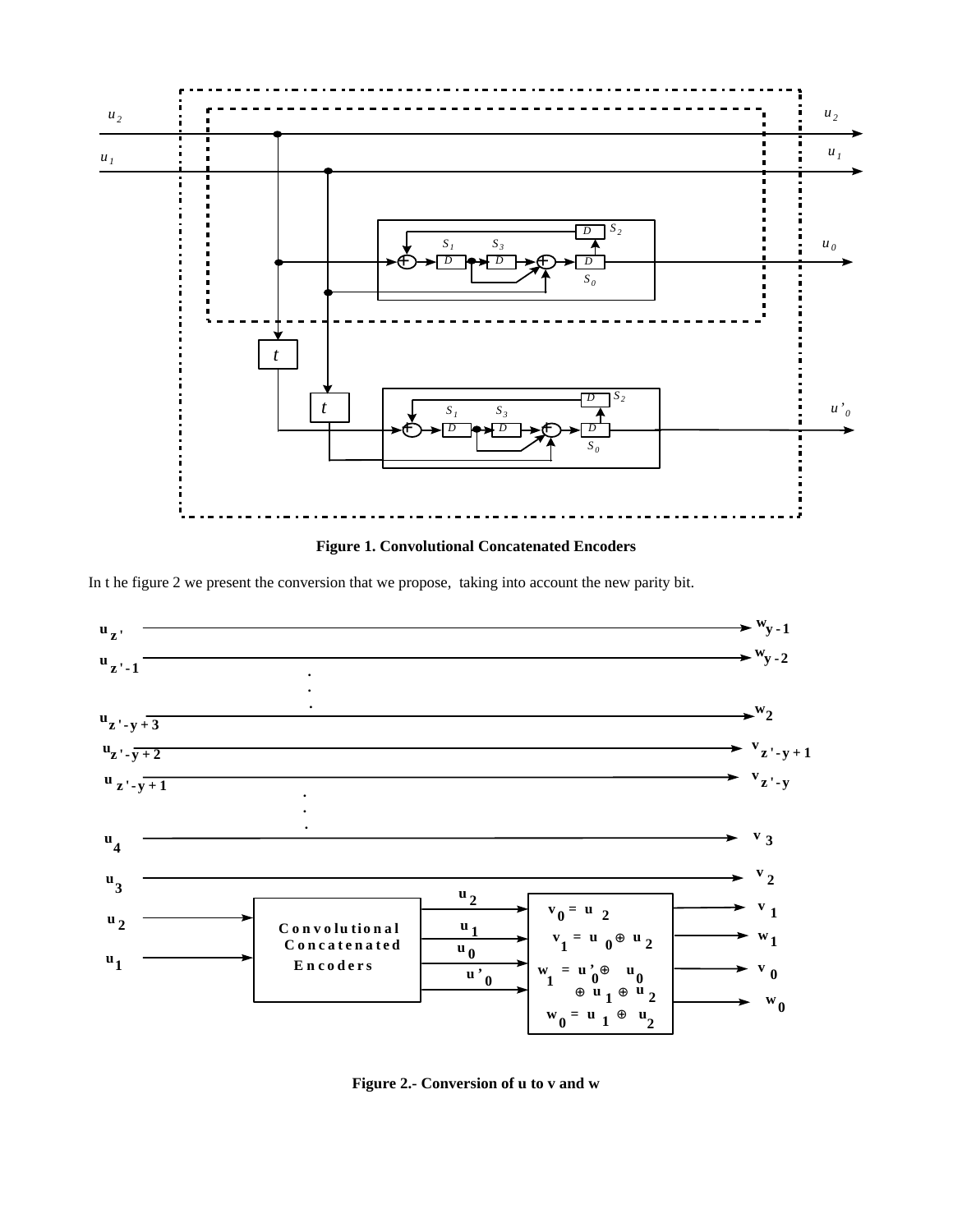#### **2.2 Decoder (for information only).**

In figure 2 we present the decoder, that uses an iterative technique, using two soft decision input/output trellis decoder in each decoding state. The Maximum-a-Posteriory (MAP) Trellis decoder provides the soft output result suitable for turbocode decoding.



**Figure 3.- Decoder**

The first decoder should deliver a soft output to the second decoder. The logarithm of the Likelihood Ratio (LLR) of a bit decision is the soft decision information output by the MAP decoder.

Let  $u_k$  be the binary random variable taking values in {0,1}, representing the sequence of information bits  $u=(u_1,...u_n)$ . The optimum decision algorithm on the kth bit  $u_k$  is based on the conditional log-likelihood ratio  $L_k$ :

$$
L_k = \log \frac{P(u_k = 1/y)}{P(u_k = 0/y)} = \log \frac{\sum_{u:u_k = 1} \prod_{i=0}^{2} P(v_i/u)}{\sum_{u:u_k = 0} \prod_{i=0}^{2} P(v_i/u)}
$$

where  $P(u_i)$  are the a priori probabilities.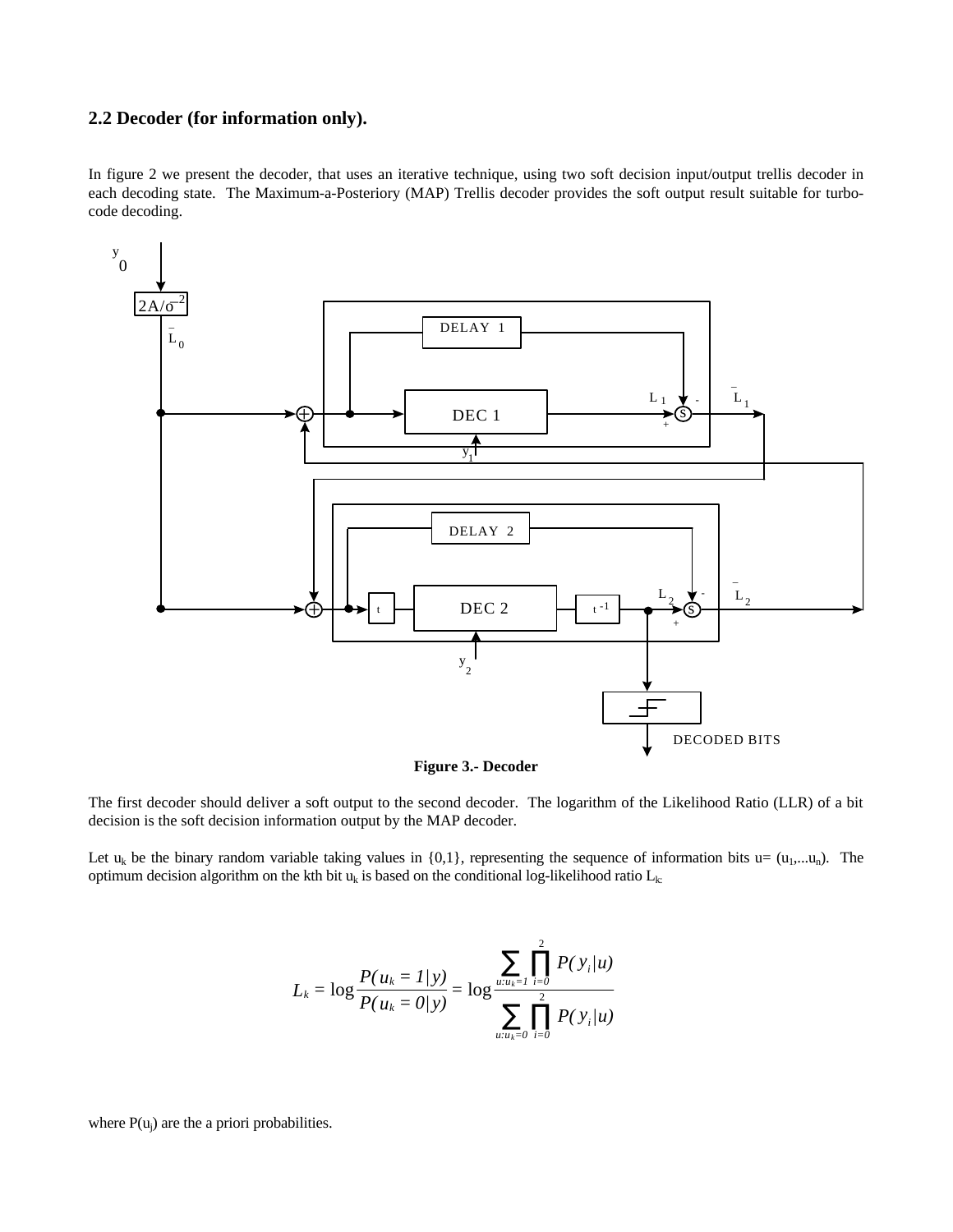Using Bayes' rule and the following approximation:

$$
P(u|y_i) \approx \prod_{k=1}^n \overline{P_i}(u_k)
$$

The MAP algorithm approximate a nonseparable distribution with a separable one. It is possible to separate  $P(u|y_i)$ 

$$
\overline{P}_i(u_k)=\frac{e^{u_k\overline{L}_{ik}}}{1+e^{\overline{L}_{ik}}}
$$

$$
L_k = f(\,y_1,\overline{L}_0,\overline{L}_2,k) + \overline{L}_{0k} + \overline{L}_{2k}
$$

for binary modulation:

$$
\overline{L}_{0k} = \frac{2 A y_{0k}}{s^2}
$$

$$
f(Y_1, \overline{L}_0, \overline{L}_2, k) = \log \frac{\sum_{u:u_k=1} P(Y_1/u) \prod_{j \neq k} e^{u_j (\overline{L}_{0j} + \overline{L}_{2j})}}{\sum_{u:u_k=0} P(Y_1/u) \prod_{j \neq k} e^{u_j (\overline{L}_{0j} + \overline{L}_{2j})}}
$$

and similarly:

$$
L_k = f(\,y_2,\overline{L}_0,\overline{L}_1,k) + \overline{L}_{0k} + \overline{L}_{1k}
$$

$$
f(y_2, \overline{L}_0, \overline{L}_1, k) = \log \frac{\sum_{u:u_k=1} P(y_2/u) \prod_{j \neq k} e^{u_j(\overline{L}_{0j} + \overline{L}_{1j})}}{\sum_{u:u_k=0} P(y_2/u) \prod_{j \neq k} e^{u_j(\overline{L}_{0j} + \overline{L}_{1j})}}
$$

A solution to this equation is:

$$
\overline{L}_{1k} = f(Y_1, \overline{L}_0, \overline{L}_2, k)
$$
  

$$
\overline{L}_{2k} = f(Y_2, \overline{L}_0, \overline{L}_1, k)
$$